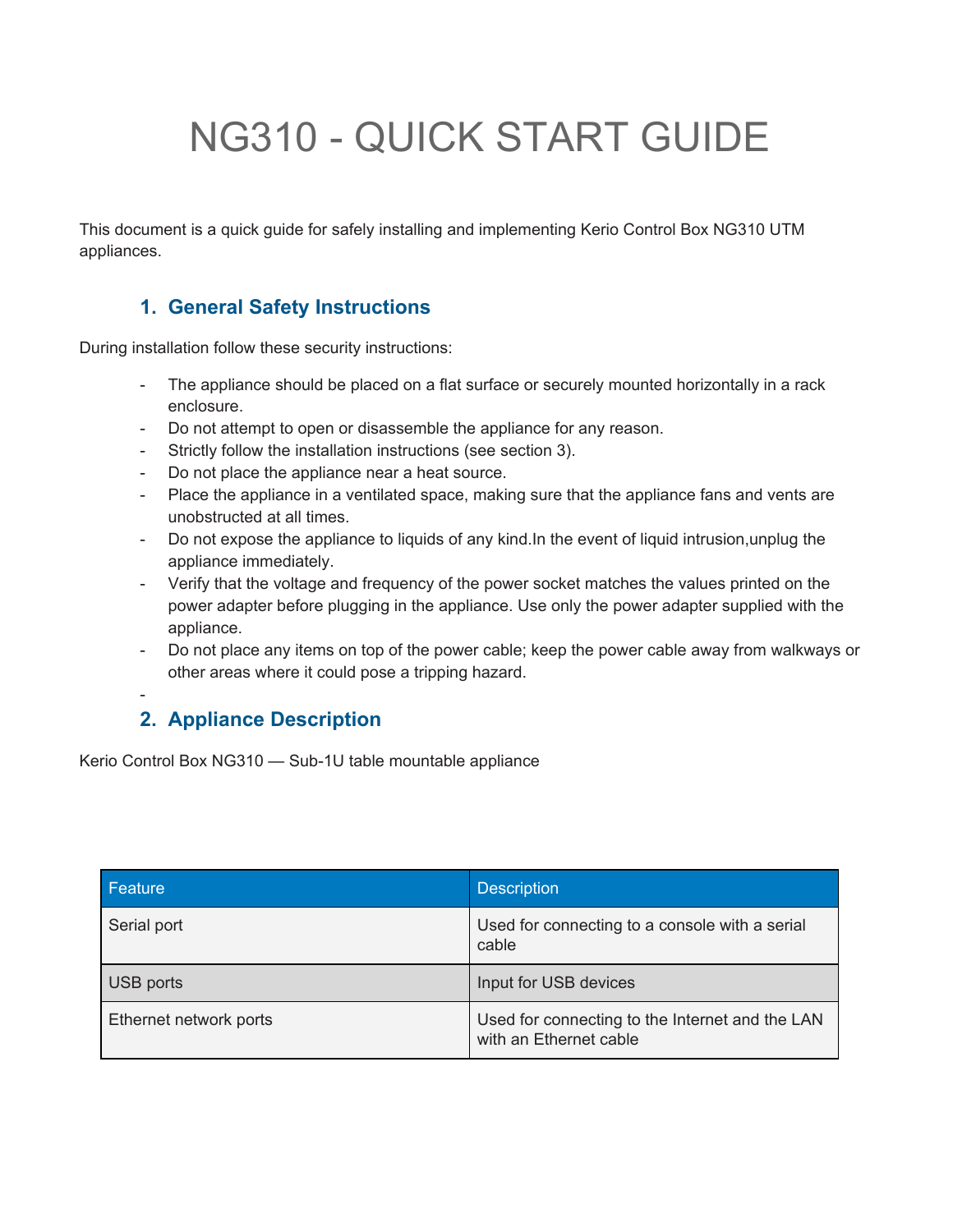

Screenshot 1: Kerio Control Box NG310 (front)

## **3. Kerio Control Hardware Appliance Installation and Configuration**

After you have set the appliance at a suitable place and plugged it into a power outlet according to the safety instructions,it is time to connect it to the network and configure settings.



Screenshot 2: Connecting Kerio Control Box NG310 to the network

#### **To configure the appliance:**

1. Connect the Internet port to the Internet (e.g.DSL or Cable modem) using an Ethernet cable.

2. Connect the LAN port to the computer that will be used to configure the appliance (see the figures above).

3. Turn on the appliance.